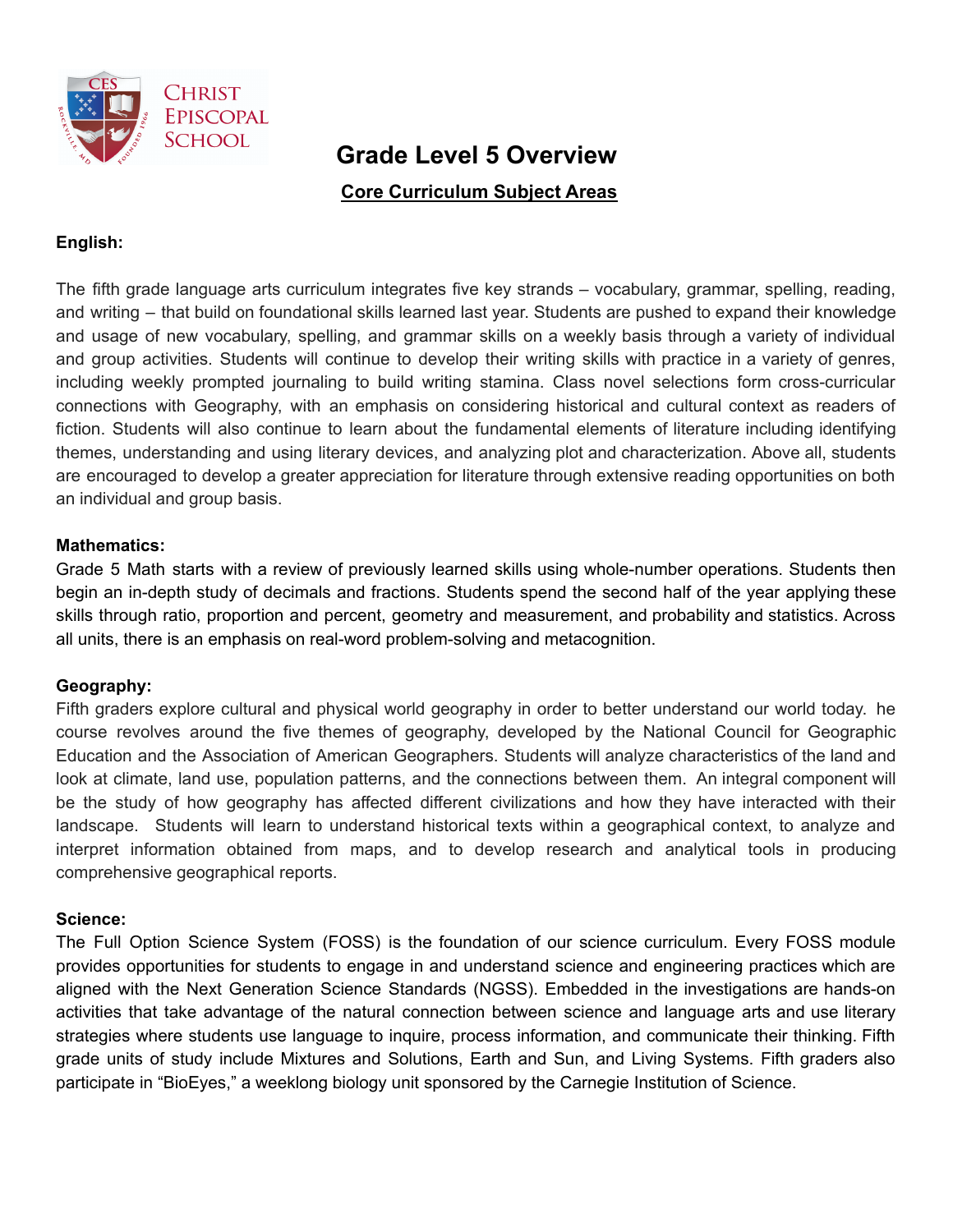# **Co-Curricular Subject Areas**

#### **Spanish:**

Middle School students dive into Spanish language by taking part in a lively series of activities that give them opportunities to develop speaking, listening, reading and writing skills in Spanish. Middle school students have a greater emphasis on reading and writing by including real world reading materials, graphic novel style stories, activity pages and unit projects. Middle school students also develop Spanish grammar reference sheets they can refer to throughout their language acquisition journey.The program reinforces previous topics and themes and introduces new ones at the same time. The topics include but are not limited to holidays and summer activities, daily routine, leisure and recreational activities.

## **Study Skills Class:**

In fifth grade, the students have Study Skills class twice a week. Through the SOAR Study Skills program, students learn skills that help them:

- manage time
- set goals
- organize papers
- write papers
- take tests
- communicate with parents and teachers
- plan for homework and projects
- organize their space
- improve reading comprehension
- take notes
- research effectively

This work is done in conjunction with the fifth grade teacher to help integrate these strategies in the curriculum so that these skills are not learned in isolation.

#### **Art:**

Students in Middle School will learn fundamental art techniques and skills while experimenting with multiple mediums. They will build confidence in creating meaningful and complete art works through a systematic approach. They will explore different cultures and learn significant art history movements. Students will be participating in different art contests nationwide such as the 9<sup>th</sup> Space Foundation International Art Contest, the Christmas card internal art contest, the 2018 Crayola Art Expo, and they will participate in the Arts at the MAESA Academic fair.

#### **Music:**

Students in Middle School music are learning to become proficient performers, increasing their skills, and seeking outlets to share their talents. Students will learn musical concepts and terms, directly applying this knowledge to choral, solo, and ensemble performances. Other topics covered will include music history and